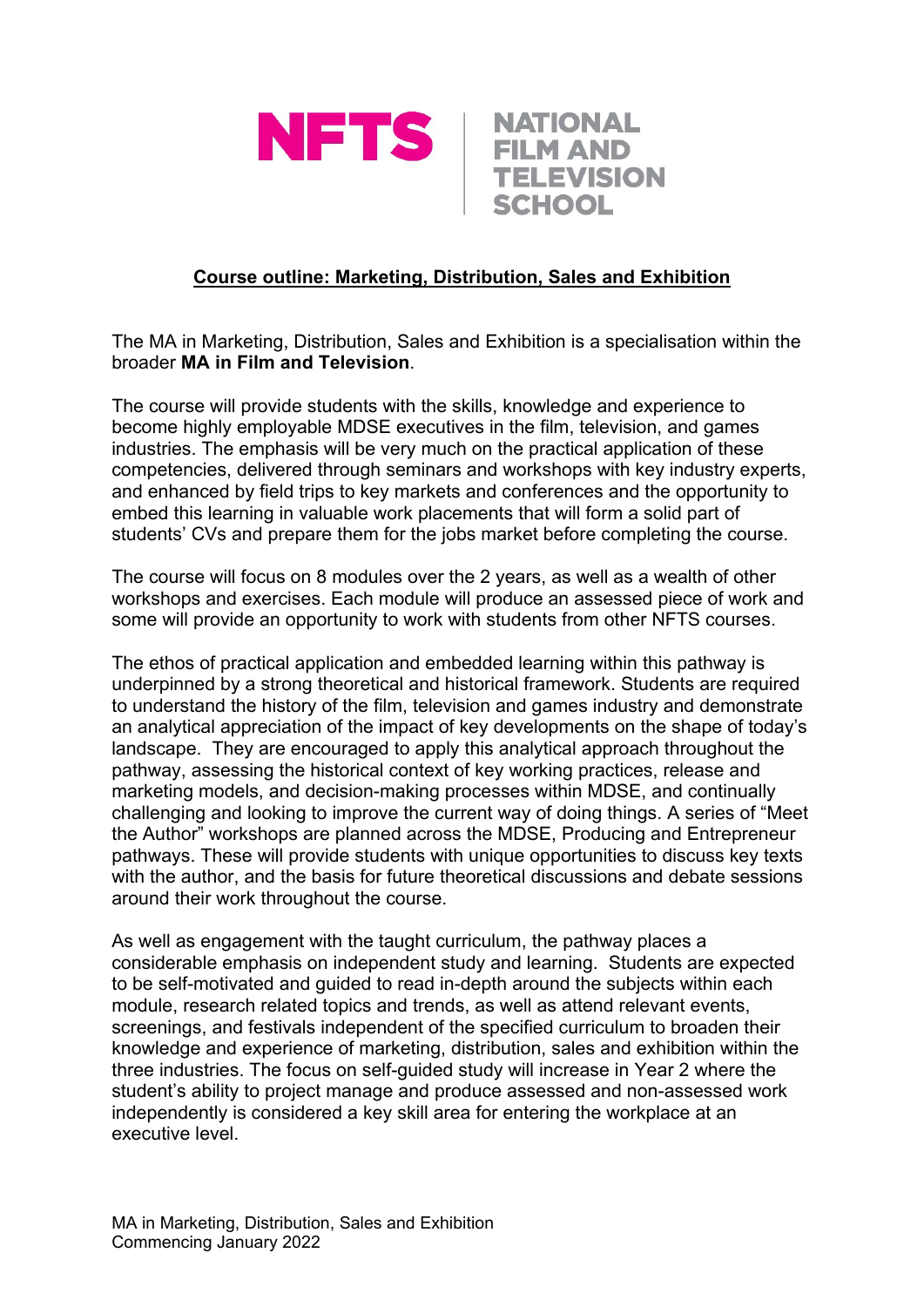## **UNIT 1 (80 Credits)**

### **Year 1**

### **MODULE 1: Introduction Marketing & Distribution Planning - Film, Television and Gaming**

### **Duration**: January-December

### **Teaching Components:**

Students will be introduced to the marketing and distribution landscape of films, television and games, through a series of seminars on:

- The Value Chains Film, Games, TV, Online Content
- Audience and Consumer Behaviours, Analysis
- Business Processes of Distribution, Exhibition, Broadcast, Re/e-tail
- Key Players in the Entertainment Industry
- Marketing Filmed Content and Games at each stage of the distribution, sales and exhibition cycle
- Campaign Creative Poster and Trailer Creation
- **Press and Publicity in the Entertainment Industry**
- **-** Harnessing the Power of Social Media
- Release planning and models (inc. direct to consumer innovations)
- Financial, Budgeting (inc, P&L, P&As)
- Understanding Content Creation Process and Creatives from a MDSE **Perspective**
- Working with Agencies and Third Parties

This module is compulsory for MDSE students, and may involve Games, Producing, Directing (all relevant specialisms), Cinematography, Production Design and Graphics students to develop and deliver the activity.

#### **Module 1 Assessments – Deliverables by October and by December Yr 1: Part 1: A Marketing and Distribution Plan For A Game Part 2: A Marketing and Distribution Plan For A Fiction Short Film**

Part 1: Students will be required to work with a  $2<sup>nd</sup>$  year student from the NFTS Games MA course to support their project with a marketing and publicity plan culminating in the game's showcase at EGX.

Part 2: Students will be required to work with a 1<sup>st</sup> year student from the NFTS Producing MA course to produce a comprehensive distribution and marketing strategy for their First Year Fiction film.

For each, the outcome will be a presentation supported by a more detailed document of strategies and campaigns for festivals, conferences (eg. EGX), launch, release, exhibition and or digital, marketing, publicity, social media, on-set marketing, asset creation, events together with a timeline, audience profile, positioning, and budget. The report will also include the student's self-assessment, project evaluation and lessons learnt from the project. The presentation and document may be supported by creative materials such as key art, poster, and trailer, on which students can brief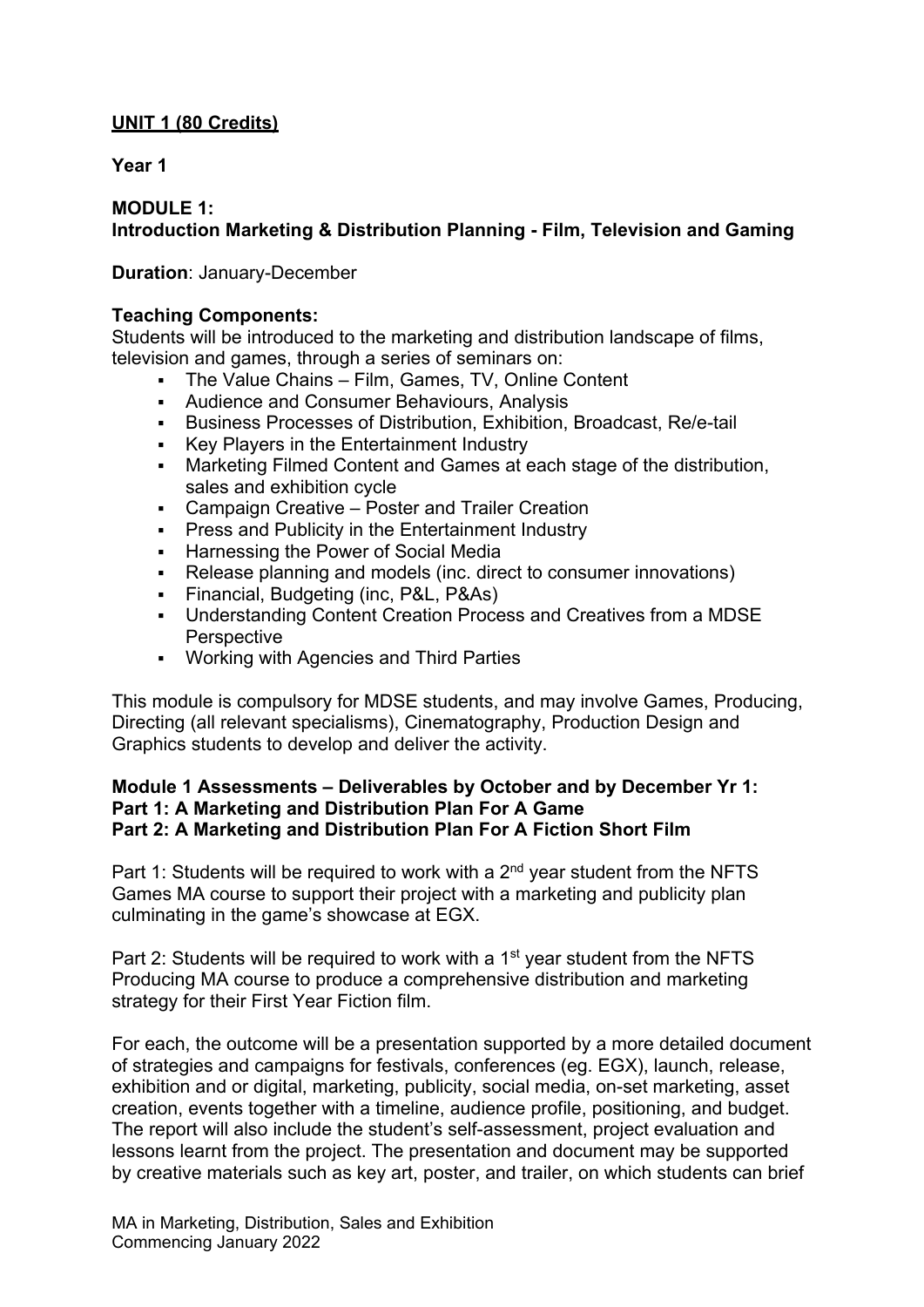students from the NFTS graphics course. The students will work with the producing students from pre-production through to post production.

NB: Where the numbers of students on each course (MDSE, Games or Producing) differ, MDSE students may have to work on more than one project, or be offered an alternative project for the purposes of this module deliverable.

#### **MODULE 2: Audiences – Defining, Finding and Reaching Them**

**Duration**: January-May

### **Teaching Components:**

As well as augmenting the knowledge from the module above with more in-depth seminars on those subjects, this module will cover:

- Audience and Consumer Behaviours, Analysis
- Film Focus (dedicated focus on Film)
- **-** The Evolving World of Exhibition
- Not Such a Small Screen Dedicated focus on Television
- Playing the Games Dedicated focus on Gaming Industry
- **Living Online dedicated focus on Online Content**
- Resources, research and information (e.g. Rentrak, Nielson, BARB, official charts)
- Media Planning and Buying for Film, TV and Games

This module is compulsory for MDSE students, with possible contributions from Producing and Creative Business pathway students.

### **Module 2 Assessment – Deliverable by End May**

Students will select, or be allocated, a demographic segment (e.g. Females aged 18- 24), as provided by the BFI as a challenging audience to reach. Students will analyse their given sector including behaviours, consumption habits, values and influences, to form recommendations on how to reach them and convert them into film and television audiences, or games and home entertainment consumers. The outcome will be a written report containing key evidence and research such as national statistics, exit poll analysis, reports on audience and sales figures and trends, their own market research, analysis of how other brands and produces have reached this demographic or otherwise, together with a series of informed observations and recommendations.

# **MODULE 3:**

### **Work Placement & Company Analysis**

**Duration**: May – July (Including 6-week placement in May)

### **Teaching Components:**

As well as further augmenting the knowledge from the modules above with more indepth seminars, case studies and workshops on those subjects, this module will cover:

**Branding and Presenting Yourself** 

MA in Marketing, Distribution, Sales and Exhibition Commencing January 2022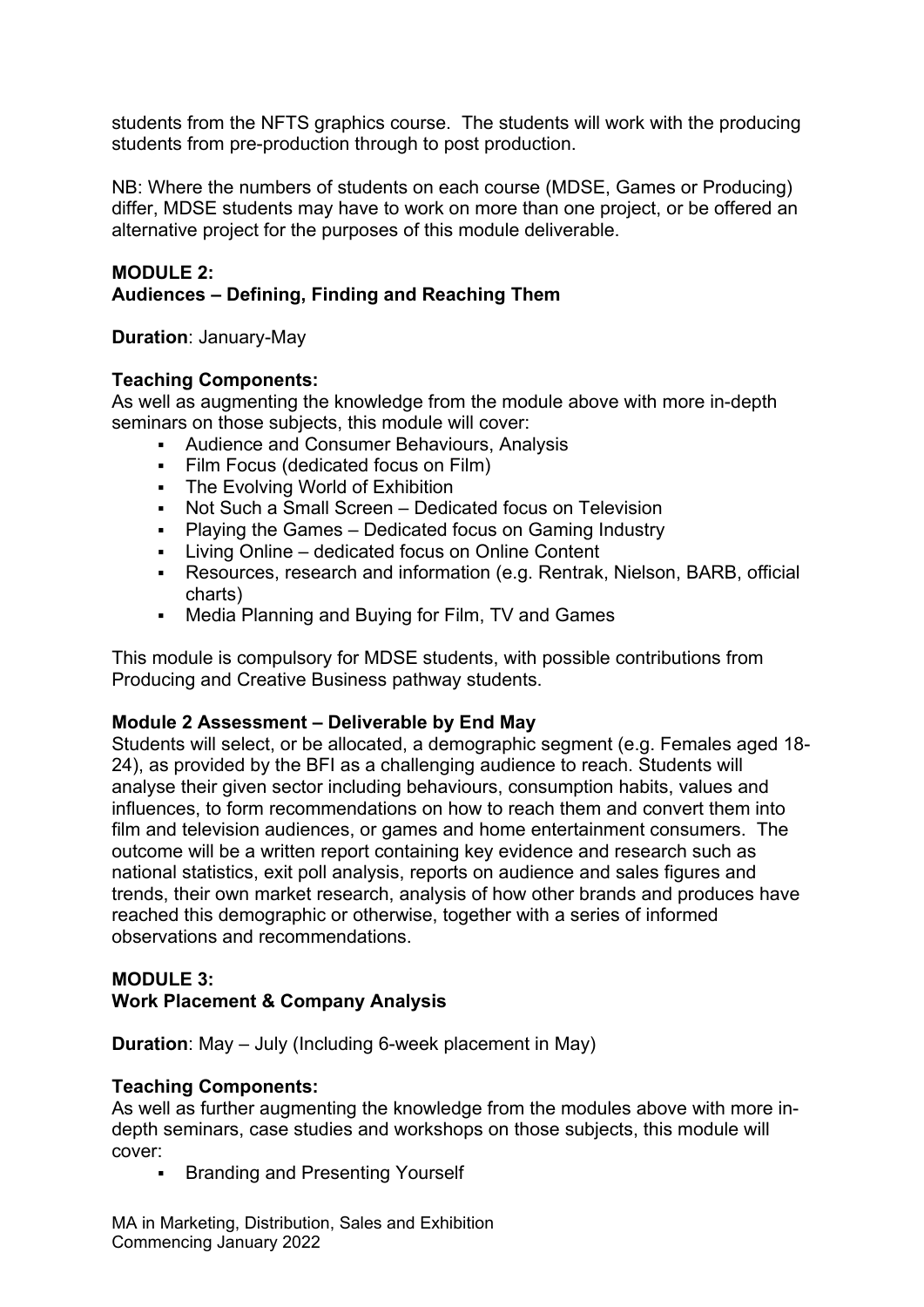- Introduction to Financial, Budgeting (inc, P&L, P&As)
- **-** Industry Trends
- **Product Genres and Their Challenges**

Teaching on the placement will primarily be delivered through on-the-job training and workplace experience. The employer will be encouraged to provide some mentoring support throughout the placement. They will be advised of the subjects covered in the previous modules and the placement will look to embed some of this learning. The HoD will have regular check-ins with the student to provide advice and support as necessary.

As well as job-specific knowledge areas, there are key skills that the student is expected to develop during their placement:

- **Breadth of view**
- Communication skills
- Experience of office environment
- Interpersonal skills
- **Project Management**
- Marketing, publicity and/or sales
- **-** Teamworking
- Time management
- **•** Personal Effectiveness
- Working with third parties

This module is compulsory for MDSE students, with possible contributions from Producing and Creative Business students on the critical audience for the assessed group presentation component.

NB: The Head of Department will take the lead in allocating and securing this placement in consultation with the student, however the student will be encouraged to use their existing network to make any approaches to support this.

### **Module 3 Assessment – Deliverable at the end July: Employer Feedback and Group presentation**

The students will present an analysis of the business in which they spent their work placement, covering the nature of the business, its objectives and structure, a SWOT analysis, present and future key projects, reputation, they will research competitors and the company's place within the industry. Each presentation will also include the key things the student has learned from their work placement.

The grade for their company presentation will be combined with the employer feedback to give the student's overall performance in this module.

\***2022 COVID Impact** – Placements are not guaranteed in the light of the impact of COVID-19 on the industry, and, if secured, some placements may involve remote working. Every effort will be made to support the students in securing placements, however, in the event that a placement cannot be secured, alternative projects will be assigned for the students to demonstrate the learning outcomes for these parts of the course.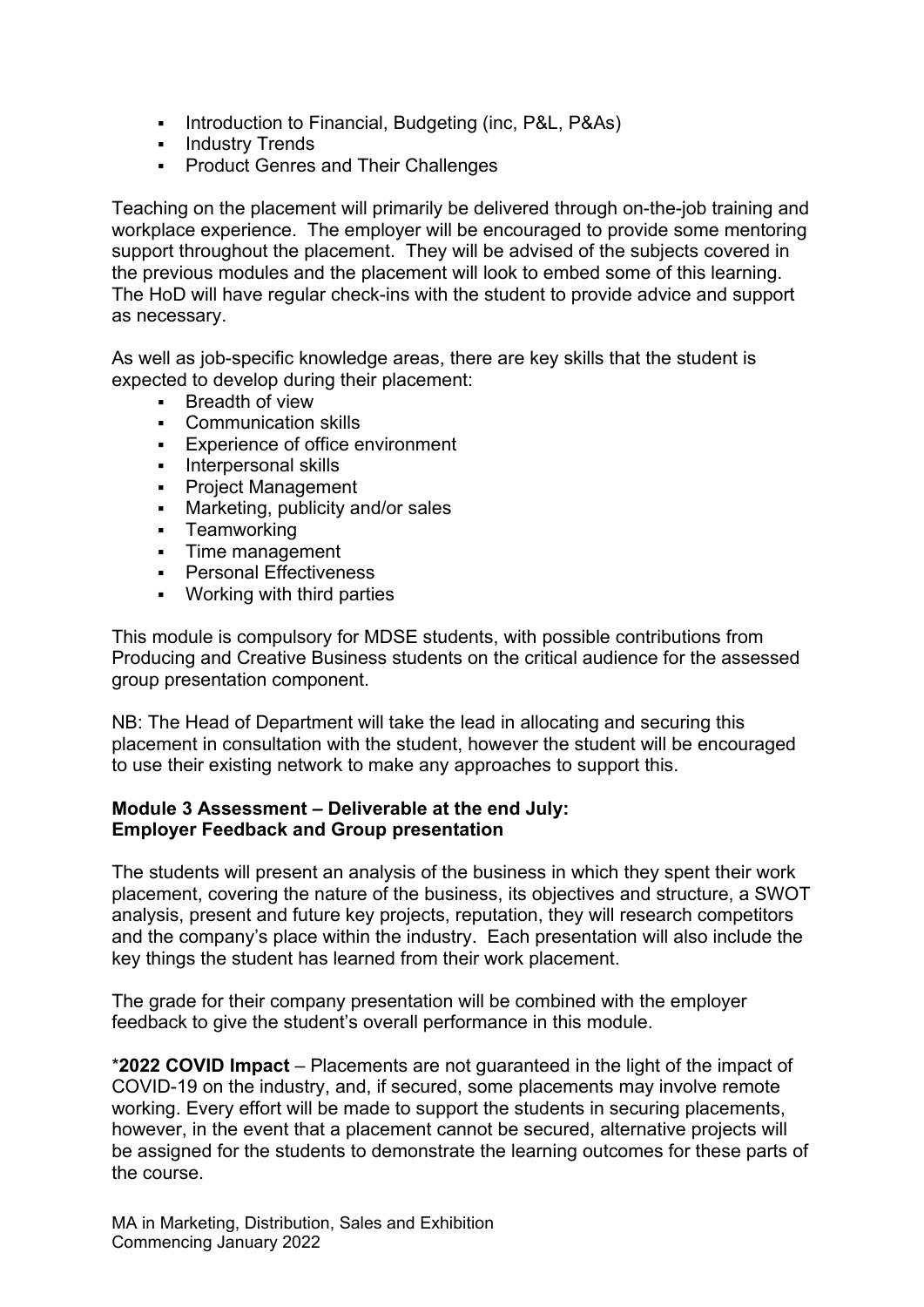### **MODULE 4: Territory Analysis**

### **MDSE Duration: March-November Teaching Elements:**

As well as further augmenting the knowledge from the modules above with more in depth seminars on those subjects, this module will deliver seminars and case studies on:

- International Perspective Distribution and Exhibition in Key Territories
- **International Sales & Acquisitions**
- Navigating and Exploiting Markets, Conferences and Festivals
- **Impact of Awards & Festivals on Product Success**

This module is compulsory for MDSE students. Producing and Creative Business students may also work on this module.

### **Module 4 Assessment – Deliverable: Film Report and Presentation in May, Television and Games Report and Presentation in November**

The students must produce a detailed, written research report on a key territory, covering the Film, TV and Games industries in that territory. Students will work with students from the Producing course on the Film element of their report and present this together with them in May. They will then go on to research the Television and Games sectors for the remainder of the report. The report must include, but not be limited to, for each sector: history, structure, trends and quirks, strengths and weaknesses, challenges and opportunities, developments and key players, audience/consumer analysis, future predictions, and conclusions for launching products in this territory from each of the 3 sectors.

### **UNIT 2 (40 Credits)**

**Year 2**

**MODULE 5: Dissertation**

### **Duration: Submitted End of May**

The dissertation will commence in Year 1 but delivered at the end of May in Year 2. Topic areas can be wide ranging, covering B2B, B2C or both, focusing on creative, business, past or future aspect of MDSE, but must be an in-depth exploration that ultimately support the student in their working practice. Example topics might be:

- Analysis and recommendations of new, creative methods of reaching and converting audiences and consumers
- What can film, television, and/or games learn from how other industries reach their audiences, or navigate the same digital disruption and challenges, e.g. Publishing, fashion, music
- A comparison of how different film or gaming releases have used media successfully, or otherwise, to reach their target markets

MA in Marketing, Distribution, Sales and Exhibition Commencing January 2022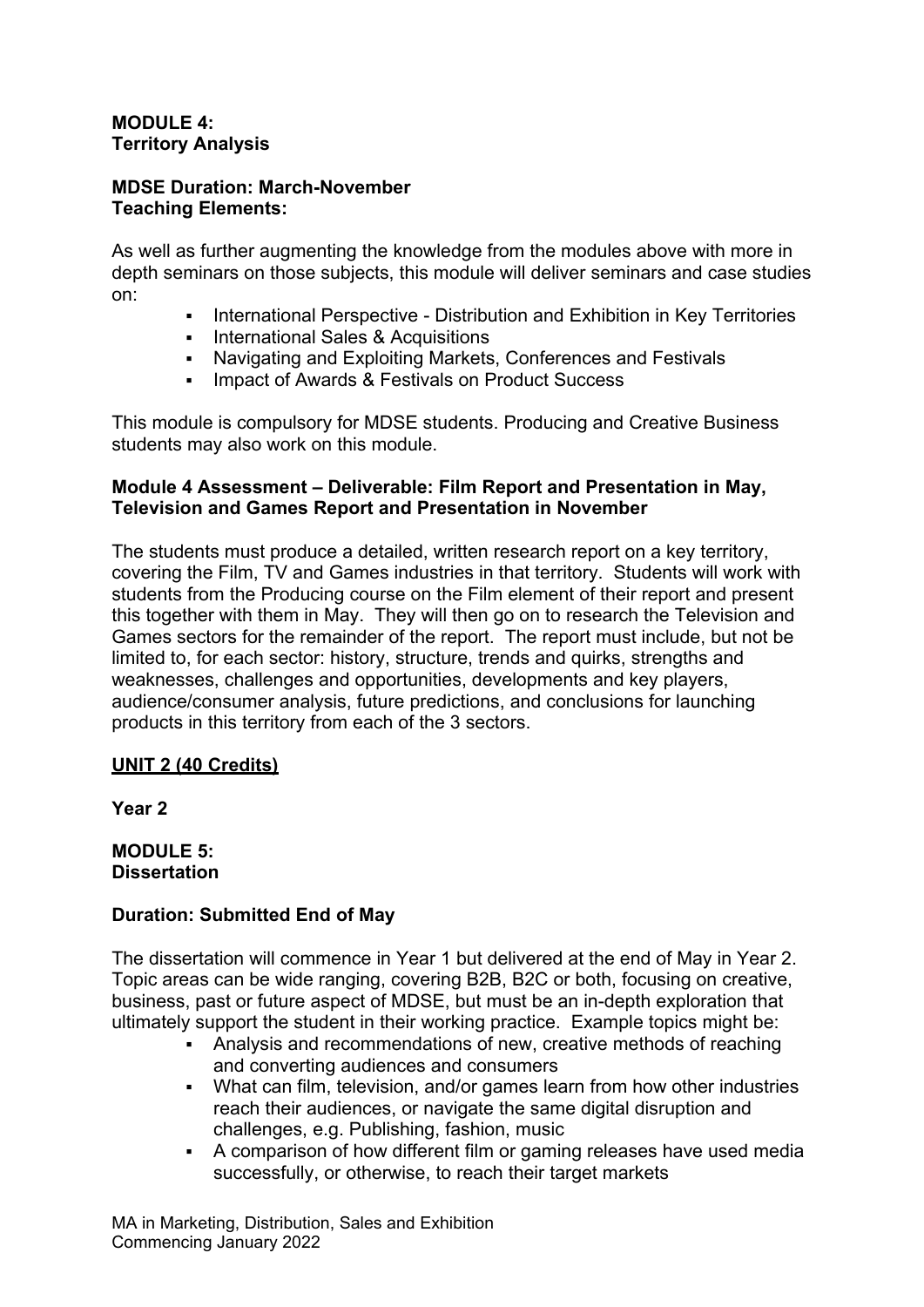Analysis and recommendation of innovative release models for feature films

This module is compulsory for MDSE students. Students may seek guidance on the research for their dissertation, depending on the subject, from the HoDs of the Producing or Games pathways.

### **UNIT 3 (120 Credits)**

#### **MODULE 6 The Acquisitions, Sales & Commissioning Process**

**Duration**: January-May

### **Teaching Components:**

As well as augmenting the knowledge from the modules above with more in-depth seminars on those subjects, this module includes the field trip placement at EFM in Berlin and will cover:

- Film and games acquisitions process
- TV acquisitions and commissioning process
- **Legal & Business Affairs**
- Windows and Holdbacks
- **Programming buying and points of negotiation**
- Scheduling and audience figures
- **Forecasting and budgeting**

This module is compulsory for MDSE students, with possible contributions from students on the Producing, Film Studies, Games Design and Development, TV Entertainment and Creative Business pathways.

### **Module 6 Assessment – Deliverable by End May**

Students are assessed throughout the module by the Lead Tutor and by their performance in a series of deliverables including script reports and project assessments, case studies, a Cannes bible, feedback from their Berlin field trip and work placement, and their overall development across the module.

**2022 COVID Impact** – Due to the impact of COVID-19 on the industry, physical attendance at the markets and conferences is not guaranteed. In the event that the event is not running in its physical form, or physical attendance is not possible, every effort will be made to secure online access to the event, or a similar event, for the students. If access is not possible, physically or online, an alternative project will be will be assigned for the students to demonstrate the learning outcomes for this part of the course.

#### **MODULE 7: Work Placement & Company Analysis 2**

**Duration**: Oct - Dec (Including 6-week placement)

### **Teaching Components:**

MA in Marketing, Distribution, Sales and Exhibition Commencing January 2022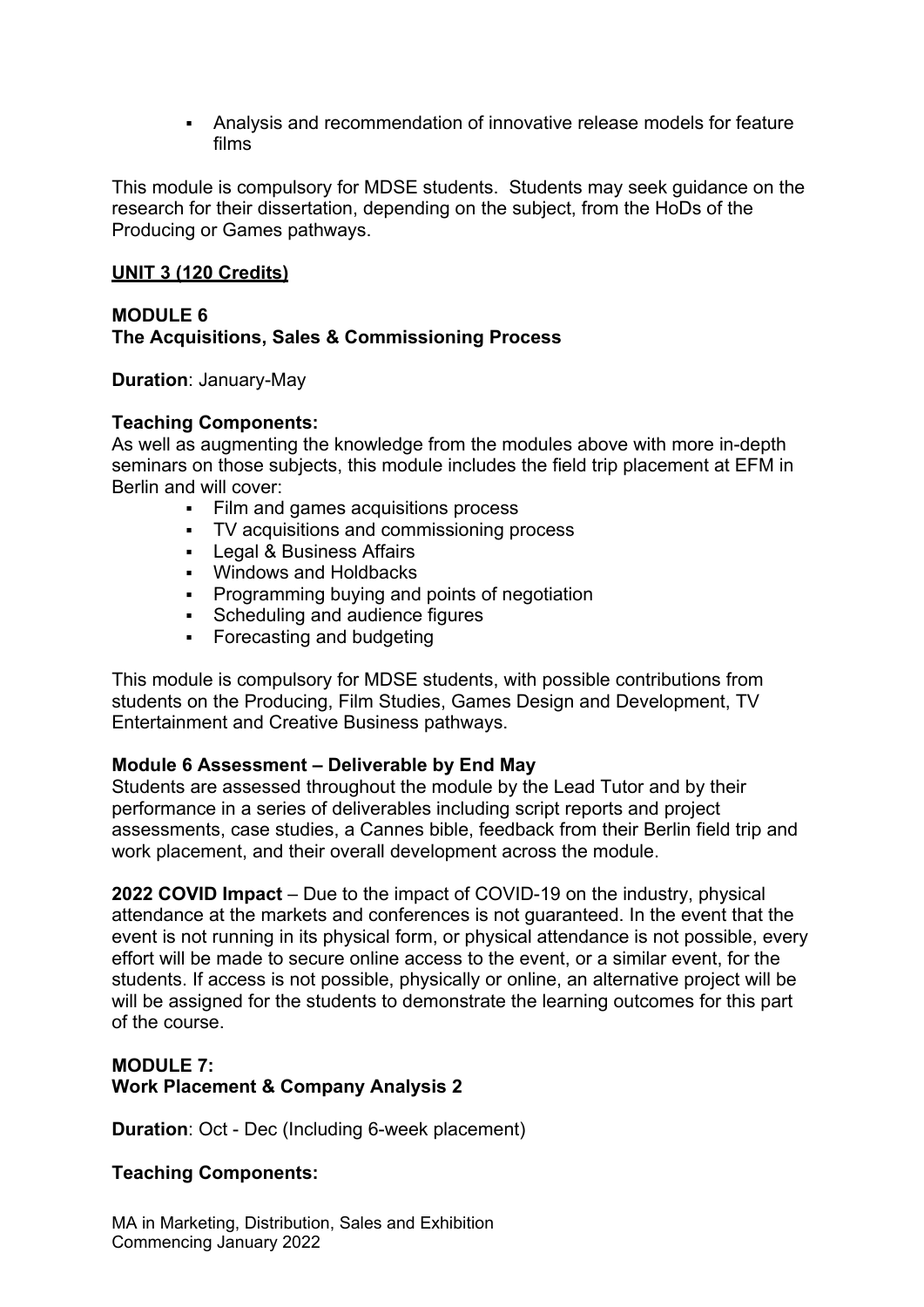As well as further augmenting the knowledge from the modules above with more indepth seminars, case studies and workshops on those subjects, this module will cover:

- Communication, presentation and negotiation skills
- Marketing, publicity, sales case studies
- **Project Management**
- **Strategic planning**
- **Fig.** Teamworking and team management
- Time management

Teaching on the placement will primarily be delivered through on-the-job training and workplace experience. The employer will be encouraged to provide some mentoring support throughout the placement. They will be advised of the subjects covered in the previous modules and the placement will look to embed some of this learning. The HoD will have regular check-ins with the student to provide advice and support as necessary.

As well as job-specific knowledge areas, there are key skills that the student is expected to develop during their placement:

- **Breadth of view**
- Communication, presentation and negotiation skills
- **Experience of office environment**
- Finance and budgeting
- **Interpersonal skills**
- Marketing, publicity and/or sales
- Project Management
- **Strategic planning**
- **Fig.** Teamworking and team management
- Time management
- **•** Personal Effectiveness
- Working with third parties

This module is compulsory for MDSE students, with possible contributions from Producing and Creative Business students on the critical audience for the assessed group presentation component.

NB: The onus will be on the student to secure this  $2<sup>nd</sup>$  Year placement, harnessing the networks, connections and skills they have developed over the duration of the course. The HoD and Lead Tutor will support this with their advice, contacts and tutorials. Placements cannot be guaranteed and, in the event of one not being secured by the end of the course, despite reasonable efforts, an alternative opportunity to demonstrate the learning outcomes will be provided by the Head of Department. This will take the form of a Company Analysis presentation.

### **Module 7 Assessment – Deliverable at the end July:**

- Employer Feedback
- Meeting with Head of Department or Tutor

The placement employer will complete a feedback form on the student's performance and areas of development during their time with them. This, combined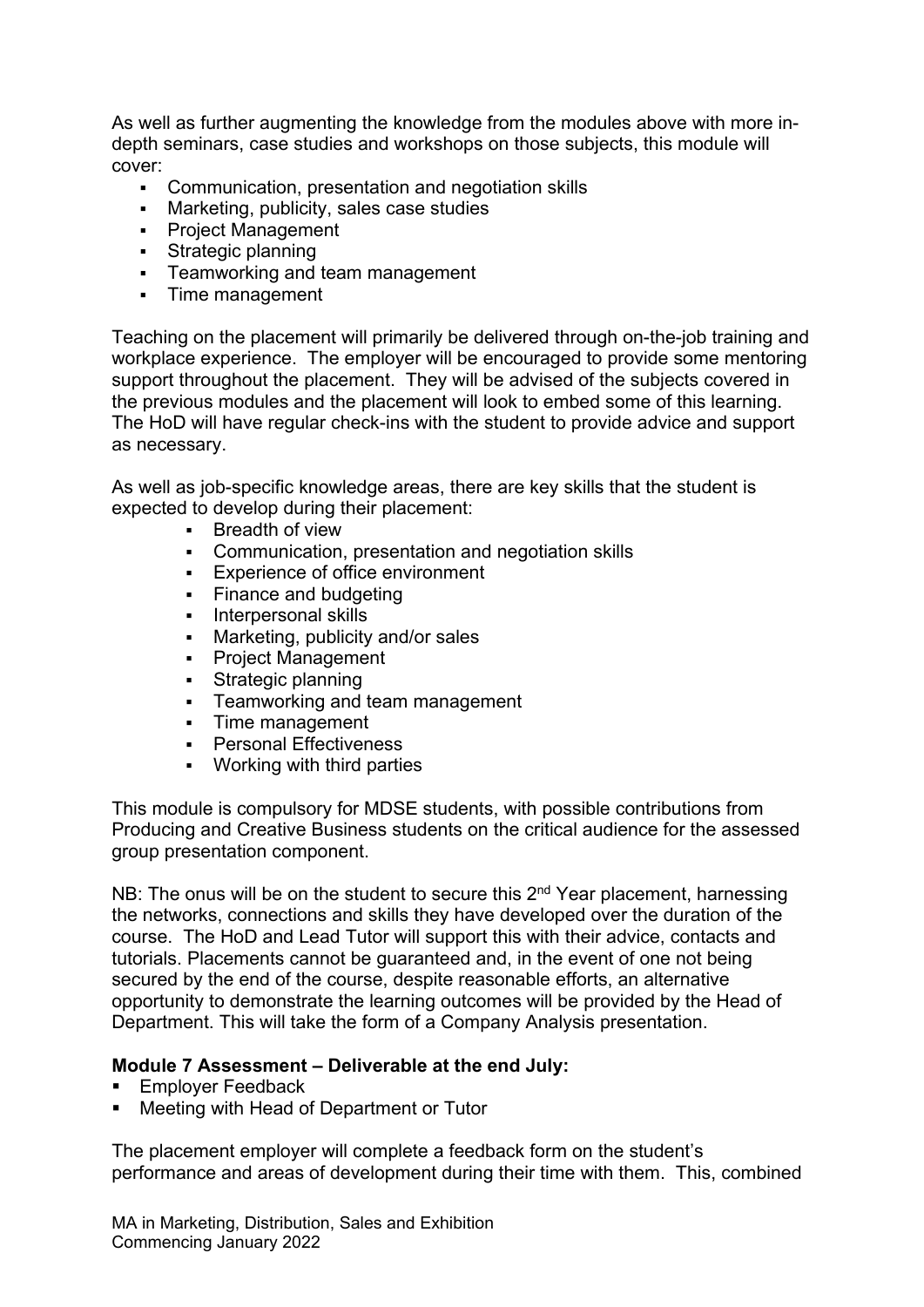with a meeting to discuss learnings with the Head of Department or Tutor, will form the assessment for this module.

\***2022 COVID Impact** – Placements are not guaranteed in the light of the impact of COVID-19 on the industry, and, if secured, some placements may involve remote working. Every effort will be made to support the students in securing placements, however, in the event that a placement cannot be secured, alternative projects will be assigned for the students to demonstrate the learning outcomes for these parts of the course.

### **MODULE 8:**

### **Graduation Portfolio Project: Produce a Marketing and Distribution Plan for A Feature Film or Game**

**Duration**: June-December

### **Teaching Components:**

This final module will bring together and build on all the learnings from previous modules. Additional subjects covered in seminars, workshops and case studies will be:

- Best Practice Learnings from Other Industries eg. Music, fashion, publishing
- Funding and Grants for MDSE and the Application Process
- **Legal & Business Affairs**
- **Looking Through Windows and Holdbacks**
- Production and Technical aspects in Distribution and Exhibition

This is compulsory for MDSE students, and may include contributions from Creative Business and Producing pathway participants.

### **Module 8 Assessment – Deliverable: December**

As their final graduation project, students must produce and present a comprehensive plan for the release and marketing of a 'live' feature film. The title will be a live title to be released by a distributor or channel in the UK. The outcome will be a presentation, to an industry panel, supported by a more detailed document of strategies and campaigns for festivals, launch, release, exhibition and or digital, marketing, publicity, social media, media planning, sustain campaign, asset creation, and events, together with a timeline, audience/consumer profile, performance comps and forecasts, positioning, and budget. The presentation and document may be supported by creative materials such as key art, poster, ad designs, and trailer.

### **Other non-assessed exercises:**

Knowledge gained from the seminars and workshops will also embedded through short term, non-assessed exercises, throughout the course. Some examples are:

- Assess the impact of awards on a film, game or TV show's performance
- Analyse the marketing and publicity campaign and release/broadcast plan for a film, game or TV show
- Attend industry market events and follow projects as a buyer would and present "acquisitions" and rational back to the group